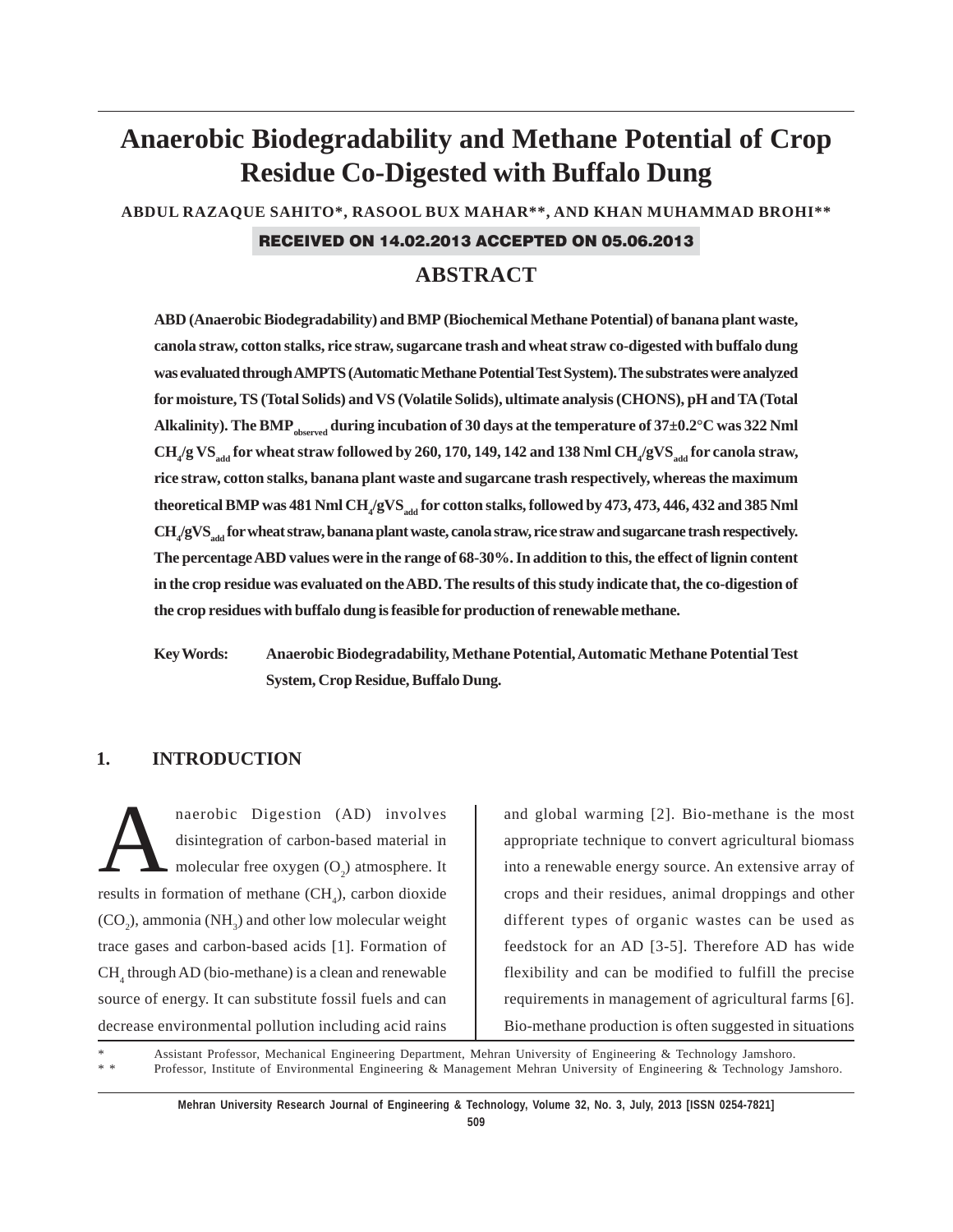where animal dung is used as a major source of energy. The potential advantages of biogas from animal dung includes the replacement of an inefficient fuel with a more efficient and flexible one, the recovery of the fertilizer, which is lost if the animal dung is burned, and the benefits to public health (especially in reducing eye and lungs diseases) if the cleaner, less smoky biogas is used [7].

In addition to the animal waste, biogas can also be produced from the crop residue waste, which are being wasted or inefficiently used as reported by Sahito, et. al. [8]. The most important crop residues wasted in district Sanghar of Pakistan were banana plant waste, canola straw, cotton stalks, rice straw and sugarcane trash. These crop residues are either utilized conventionally for cooking, heating and backing bricks in brick kilns or being burnt into the agricultural fields and are wasted without getting any benefit from them. Such an open burning of crop residues can pollute environment [9-10]. Open burning of biomass is a source of greenhouse gases, including  $CO_2$ , CO, CH<sub>4</sub>, nitrous oxide (N<sub>2</sub>O) and nitrogen oxide  $(NO<sub>x</sub>)$  [11]. It contributes aerosols and hydrocarbons to the atmosphere, because of the incomplete combustion process [12]. Biomass open burning is also the cause of lost nutrients and organic matter [13].

Biomass energy in crop residue and animal dung can be transformed into heat energy directly by adopting burning process or indirectly by first transforming them into secondary fuel as hydrogen, bio-methane, methanol or ethanol. Moreover, the heat can be utilized for space heating, cooking, and backing or for generation of stem followed by generation of electricity. Their transformation route depends on number of factors that includes, requirement of heat or steam, efficiency of the conversion process, physical system employed, process economy

and its environmental consequences. Under most situations, bi-methane has been proven a perfect fuel. In comparison to the fossil fuels, bio-methane has very low environmental consequences and produces very low specific  $CO<sub>2</sub>$  per unit of electricity generated. Furthermore, due to  $CO_2$  neutral behavior, there is an increasing trend towards use of bio-methane as vehicle fuel and for generating electricity [2].

Wet or dry AD processes can be employed to digest crop residues. In the agriculture management, it could be done by processing crop residues with animal dung. Controlled AD process not only provides renewable energy, but also decreases greenhouse gases and nitrogen oxides emissions and odor from animal dung management [14]. In anaerobic co-digestion of crop residues and animal dung, dung provides an extensive range of macro and micro nutrients and buffering capacity. The C/N (Carbon to Nitrogen) ratio of animal dung is low as compared to crop residues, while the co-digestion balances the C/N ratio and thus decreases the threat of ammonia inhibition [12].

The crop residues are lignocellulosic materials. They primarily comprise of three diverse polymers i.e. cellulose, hemicellulose and lignin. These polymers are allied with each other. Lignin is a most complex chemical compound, and a constitutional part of the plant's cell wall. It was first familiarized in 1819 and was derived from the Latin word "lignum", which means wood [16]. Lignin is the utmost copious renewable source of carbon on our planet, next to hemicellulose and cellulose. It enhances mechanical strength of the cell walls of wood and works as a cellulose fiber binder [17]. It decomposes gradually and virtually not yields net energy throughout its decomposition. Globally it plays an important function of atmospheric carbon sequestering. Because of high quantity available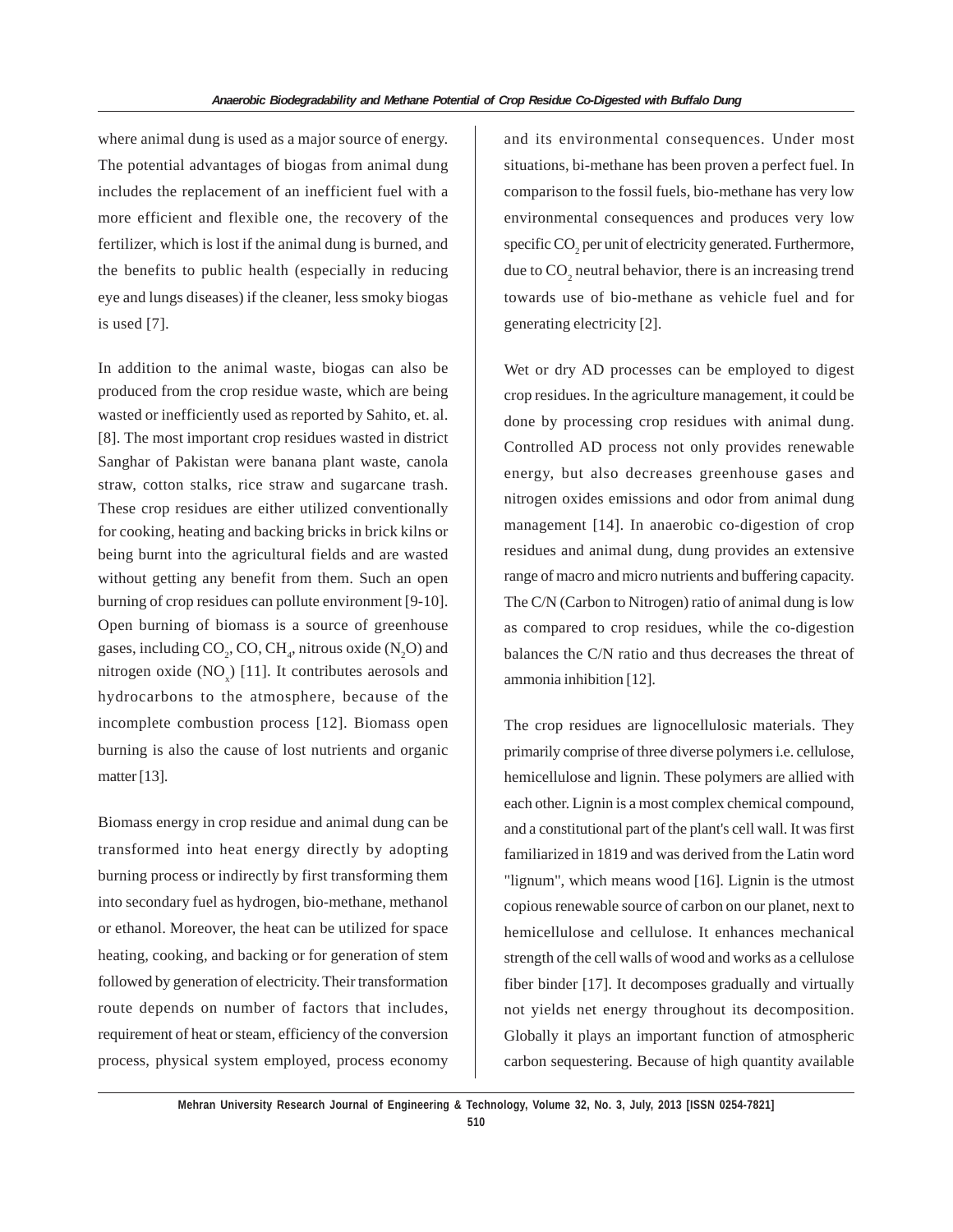at a reasonable price, lignocellulosic biomass is an attractive renewable feedstock for production of biofuels [18-19]. As per biodegradability model, suggested by Chandler, et. al. [20], the maximum biodegradability of the lignin content crop residue under ideal condition would be 80%.

The design and construction of full-scale anaerobic digesters based on substrates from single or multiple sources requires a good understanding of the physical and biochemical characteristics of each individual substrate. BMP tests, i.e. anaerobic biodegradability assays, are used to determine the ABD and BMP of wastes or biomass, as well as the biodegradation rate under laboratory conditions. There are several methods exists for determining BMP of biomass. The elementary approach is to incubate a small amount of biomass with an anaerobic inoculum at a desired temperature and to measure the biomethane production [21]. Generally methane is measured in terms of normalized volume and its percentage in total biogas production. Recently, Sambusiti, et. al. [22] have studied the effects of particle size on production of methane, in the same range 2, 1, 0.5 and 0.25mm particle sizes and shows that there are not any significant differences in terms of methane yields and kinetic constants.

The main objective of present study was to evaluate the suitability of co-digestion of crop residues, with buffalo dung. It involves the assessment of the six crop residues namely banana plant waste, canola straw, cotton stalks, rice straw, sugarcane trash and wheat straw for their BMP and ABD. For this crop residues were co-digested with buffalo dung in AMPTS and scrutiny them for higher methane production. In addition to this, the effect of lignin content in the crop residue was evaluated on the ABD.

### **2. METHODOLOGY**

### **2.1 Preparation of Substrate**

Six crop residues were collected from the fields of Hyderabad division. To obtain the representative crop residue sample, about 10-15 kg of each crop residue was taken from the field and dried at room temperature. The size of the dried crop residue samples were reduced by using hammer mill followed by the coffee grinder and brought up to the size of  $\leq$ 1.0mm. The samples were placed in to the plastic bags for later determination of their characteristics and BMP.

## **2.2 Inoculum**

Inoculum used in this study was the mixture of fresh buffalo dung obtained from the small animal farm located near MUET (Mehran University of Engineering & Technology), Jamshoro, Pakistan and effluent of mesophilic lab scale anaerobic digester treating buffalo dung and working at  $37 \pm 0.2$ °C. The ratio of buffalo dung and effluent on the basis of mass of volatile solids was set to 90:10 respectively.

#### **2.3 Analytical Methods**

MC (Moisture Content), TS, VS and TA were determined according to the Standard Methods [23]. The TA was determined by titration and distillation methods respectively for supernatant of the samples. The chemical composition (as % dry basis) of all crop residue and buffalo dung was determined with divanadium pentaoxide ( $\rm V_2O_5$ ) by flash combustion method using the CHNS analyzer (Thermo Scientific Flash EA series, USA). The values of C, H, N and S content for all samples were measured by instrument, whereas the % O content was determined as per difference basis. The pH was measured with a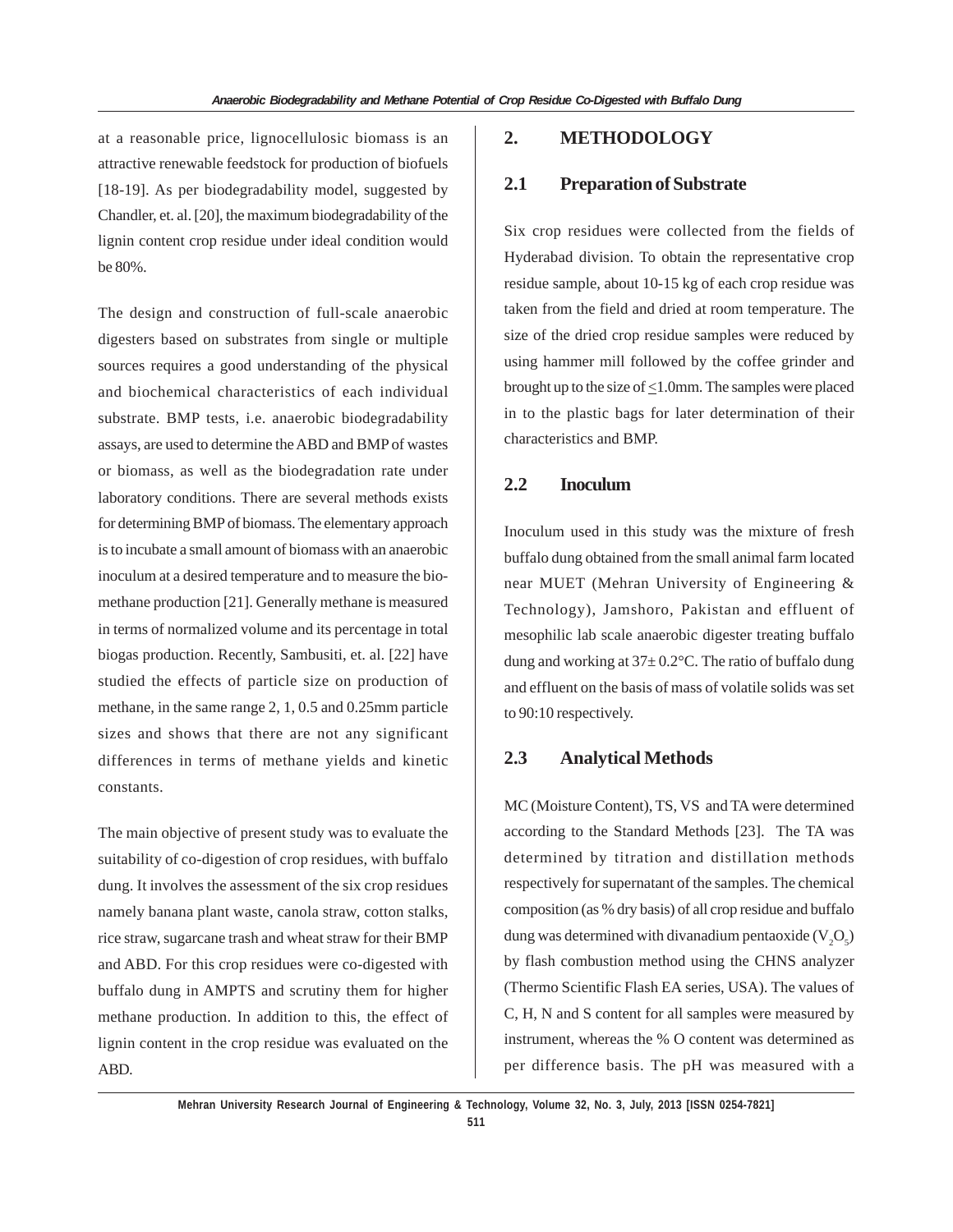hydrogen ion sensitive electrode using a Lovibond, Senso Direct 150 pH meter.

The lignin in the crop residue samples were determined by acid delignification method, similar to Inari, et. al. [24] and Zhao, et. al. [25] with some modifications. Powdered crop residue of 500mg in terms of TS was placed in a 100ml Erlenmeyer flask containing 40ml of distilled water and then heated at 80°C in water bath. Subsequently 2ml of solution containing 15% of sodium chlorite  $(NaClO<sub>2</sub>)$  and  $0.1$ ml of acetic acid (CH<sub>3</sub>COOH) were then added at every hour for five times. The mixture was filtrated on a Buchner funnel using vacuum pump and the residue was washed with distilled water. Subsequently, the residue was dried at the temperature of 105°C for the period of 24 hours to a constant mass. The loss of weight of crop residue was the measure of lignin content. For statistical significance lignin content was determined in triplicate and the average values were taken.

### **2.4 Preparation of Batch Assays**

Batch assays were prepared by using AMPTS, which is a laboratory setup to measure methane production as the result from anaerobic digestion of biomass. It follows similar principle as the conventional methane potential tests. However, during the incubating period, its data logging of volume and flow of methane is fully automatic. Moreover, it is also compensating the gas pressure and temperature at standard values (101.325 kPa and 273.15K). The 500mL glass bottles were used as reactors and the BMP assays were performed at the temperature of  $37 \pm 0.2$ °C, which is most favorable temperature to methanogenic microorganisms [26]. The batch tests were accomplished as triplicate experiments for statistical significance. Each bottle was filled with 2g of VS of crop residue. The inoculum to substrate ratio was kept as 2.5 on the basis of grams of VS. After the inoculum and crop residue were added, each bottle was filled up to 400ml with tap water. Three bottles were filled as blanks, with only inoculum and tap water to quantify the production of bio-methane, forming from the inoculum alone. Moreover 1.5g of sodium hydrogen carbonate (Na $HCO_3$ ) was added in each bottle as buffer.

The bottles were sealed with hermetic rubber stoppers having 2 metal tubes (one for inert gas inlet and other for biogas exit) and 1 plastic tubing (for rotating shaft) and then by placing the plastic screw thread cap on the top. The bent stir rod of mixer was then connected to the DC motor attached with the plastic screw thread cap by carefully threading it into the Tygon tubing piece that is connected to the motor. The purpose of the mixer is to provide better contact of substrate and microorganisms. Afterwards all reactors were placed in the water bath and the motor connections were made in parallel and finally to the gas measuring device for getting electric power. One end of the metallic tubing of the reactor bottle was connected to the  $CO_2$  separating bottle with the Tygon tubing, while the other was closed by installing plastic tubing clamps.

# **2.5** Setting CO<sub>2</sub> Separation Unit and Gas **Volume Measuring Device**

Methane can easily be separated by passing biogas from the solution of sodium hydroxide (NaOH) [27-28]. The 3M NaOH solution was used to absorb  $CO<sub>2</sub>$ . Moreover, in NaOH solution 5ml of the 0.4% Thymolphthalein pHindicator solution was also added. The prepared solution was then filled in 100ml  $\mathrm{CO}_2$  separating glass bottle up to 80ml. The bottles were closed with hermetic rubber stoppers having two metal tubes (one for inlet and second for exit) and then sealed by placing the plastic lid on the top, and screw until the thread on the bottle is no longer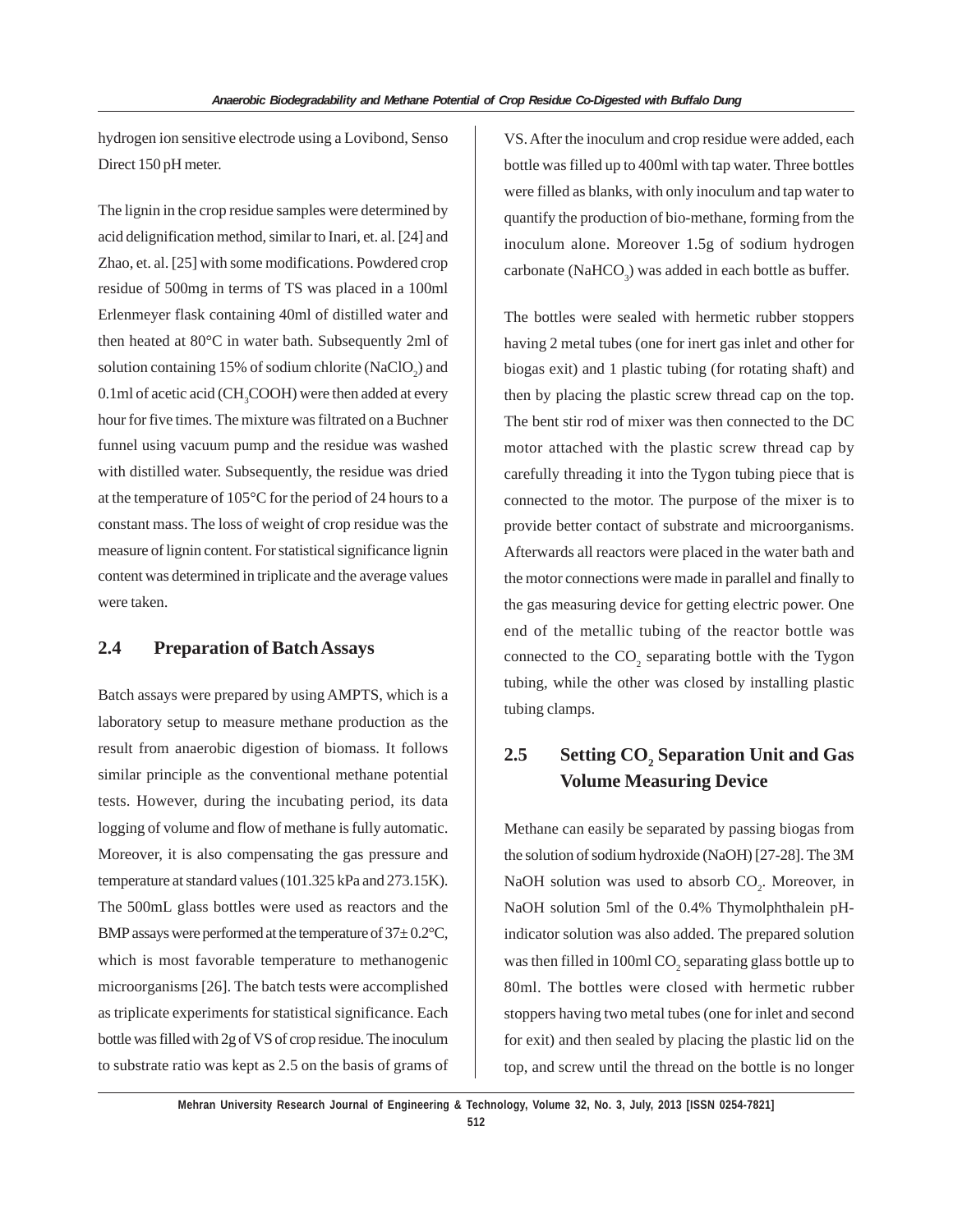visible. One end of the  $CO_2$  separating bottle was connected to the reactor bottle and the other to the gas measuring device with the Tygon tubing. The BMP assays were then flushed with Nitrogen gas  $(N_2)$  for the period of 5 minutes, to ensure the anaerobic condition in the head space of the reactors. The BMP assays were terminated after 30 days. The complete arrangement of the automatic methane potential test setup is shown in Fig. 1.

# **2.6 Theoretical and Observed Methane Potential**

The usual representation of organic material is with its generalized formula i.e.  $C_aH_bO_cN_d$ . The BMP<sub>theoretical</sub> was calculated using Bushwell's Equation (1) [29], which assumes that the all the biodegradable organic material present in the substrate is converted to methane,  $CO<sub>2</sub>$  and ammonia.

$$
C_aH_bO_cN_d + \frac{(4a - b - 2c + 3d)}{4}H_2O \to \frac{(4a + b - 2c + 3d)}{8}CH_4 + \frac{(4a - b + 2c + 3d)}{8}CO_2 + dNH_3
$$
\n(1)

The observed methane gas production was obtained by using Equation (2), where  $BMP_{observed}$  is the observed biochemical methane potential (NmL  $\rm CH_{4}/g\rm \,VS_{add}$ ), V<sub>ino&sub</sub> is the volume of methane produced by inoculum and substrate (NmL CH<sub>4</sub>),  $V_{\text{ino}}$  is the volume of methane produced by inoculum alone (NmL  $CH_4$ ) and mVS<sub>sub</sub> is mass of volatile solids in substrate (g VS).

$$
BMP_{observed} = \frac{V_{ino\⊂} - V_{ino}}{mVS_{sub}}
$$
 (2)

### **2.7 ABD**

The ABD was calculated by Equation (3), [30] in which BMP<sub>observed</sub> is observed biochemical methane potential, achieved at the end of 30 days BMP test and  $BMP_{\text{theoretical}}$ is theoretical BMP, calculated from Equation (1).

$$
ABD(\%) = \frac{BMP_{observed}}{BMP_{theoretical}} \times 100
$$
 (3)



*FIG. 1. AUTOMATIC METHANE POTENTIAL TEST SETUP*

**Mehran University Research Journal of Engineering & Technology, Volume 32, No. 3, July, 2013 [ISSN 0254-7821]**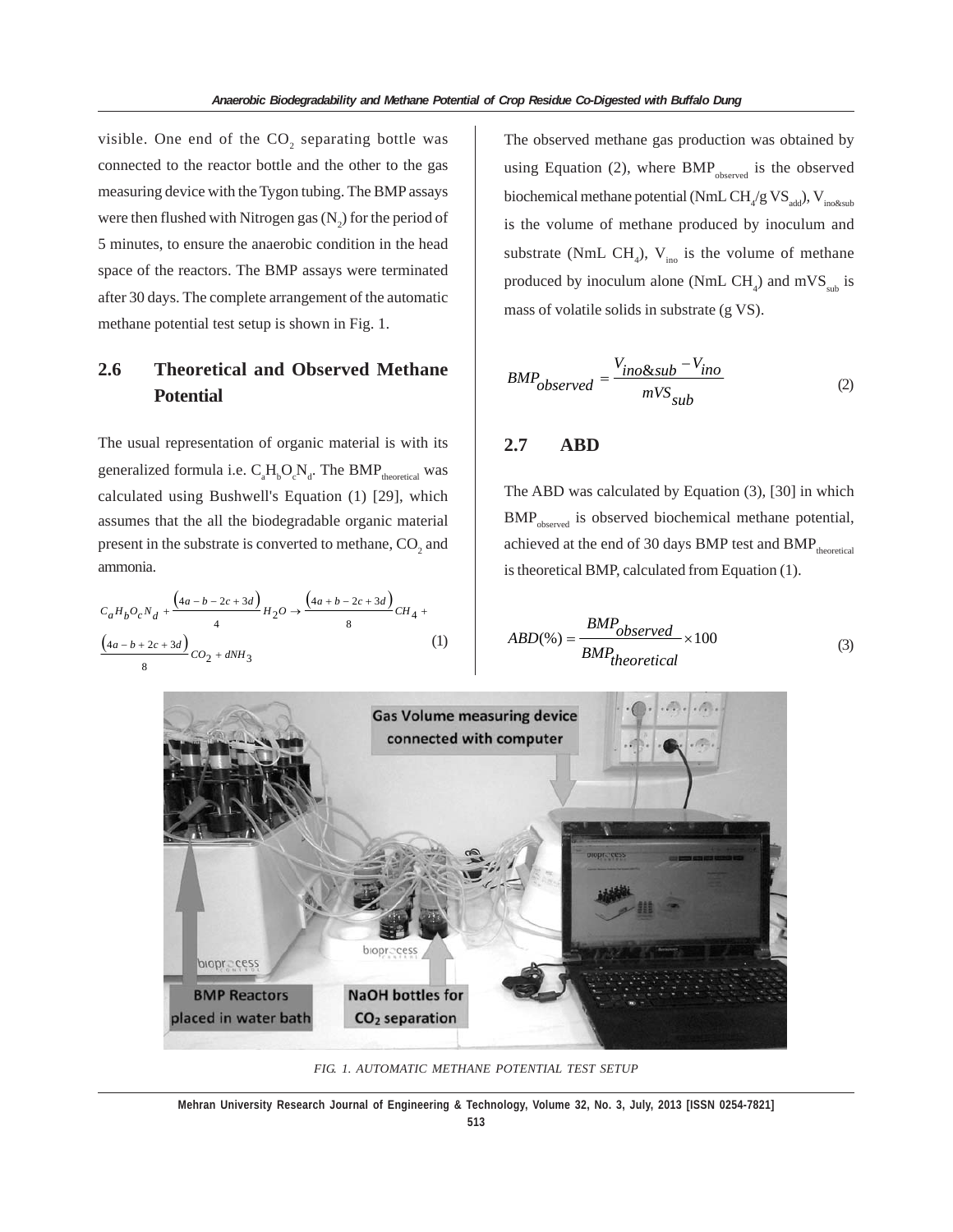### **3. RESULTS AND DISCUSSION**

### **3.1 Characterization of Substrates**

The characterization of the substrates is an important step before they can be utilized in anaerobic digestion. The results of ultimate analysis, gravimetric analysis, lignin content and TA of the selected crop residues and buffalo dung is given in Table 1. Results show that the crop residues have substantial carbon content ranging from 39-45% on dry basis, whereas it is 38.6% for buffalo dung. Similarly crop residues have high VS ranging from 83-96% and buffalo dung has VS content of 71.8%. All the crop residues are acidic in nature having pH ranging from 5.3 (cotton stalks) to 6.8 (banana plant waste) and have low values of TA vary over the range of 100-1350mg  $CaCO<sub>3</sub>/L$ for sugarcane trash and banana plant waste respectively, whereas the buffalo dung is alkaline in nature with pH value of 7.5 and TA of 1800mg  $CaCO<sub>3</sub>/L$ .

### **3.2 Batch Assays**

The flow rate of methane from crop residues and inoculum obtained at the incubation of 30 days at the temperature of  $37 \pm 0.2$ °C is shown in Fig. 2. It can be observed that the production of methane decreases remarkably after 20 days of incubation. The methane production within first 15 days of the test was ranging from 68-76%, whereas within 20 days it accounts from 85-91% of the total methane produced within 30 days of BMP test. The digester retention time is the key process design constraint that is selected to ensure that the microorganisms in the reactor have adequate time to grow and reproduce [30]. Simultaneously it is important for economic success to ensure that the digester is operated at the maximum rate of gas production. For the six crop residues the 20 days retention time may be kept.

### **3.3 Results of BMP and ABD**

The BMP value is the quantity of bio-methane produced in a BMP assay and usually expressed in terms of per gram of VS [21], while the ABD is the ratio between observed and theoretical BMP values. Table 2 shows the theoretical and observed BMP values of all six crop residues along with their ABD, where BMP is represented in NmL  $\text{CH}_4/\text{gVS}$ add. In addition to these, molar composition equations for biogas production for each crop residue are also stated.

| Characteristics              | Banana<br>Plant Waste | Canola<br>Straw | Cotton<br><b>Stalks</b> | Rice<br>Straw | Sugarcane<br>Trash | Wheat<br>Straw | Buffalo<br>Dung |
|------------------------------|-----------------------|-----------------|-------------------------|---------------|--------------------|----------------|-----------------|
| $C($ %TS)                    | 40.74                 | 43.44           | 45.02                   | 37.64         | 40.69              | 42.68          | 38.62           |
| $H$ (%TS)                    | 4.98                  | 4.73            | 5.13                    | 4.75          | 3.53               | 5.08           | 4.30            |
| O(%TS)                       | 35.99                 | 39.75           | 37.91                   | 36.95         | 41.23              | 35.83          | 40.12           |
| $N$ (%TS)                    | 0.47                  | 0.44            | 0.53                    | 1.04          | 0.45               | 1.65           | 1.32            |
| $S($ %TS)                    | 0.11                  | 1.02            | 0.44                    | 0.23          | 0.14               | 0.25           | 0.15            |
| Ash $(\%TS)$                 | 17.71                 | 10.61           | 10.96                   | 19.39         | 13.95              | 14.51          | 15.50           |
| MC(%)                        | 85.53                 | 6.56            | 6.61                    | 2.12          | 2.36               | 7.14           | 80.50           |
| TS $(\% )$                   | 14.47                 | 93.44           | 93.39                   | 97.88         | 97.64              | 92.86          | 19.50           |
| $VS$ (%TS)                   | 82.98                 | 90.81           | 95.66                   | 83.35         | 87.04              | 86.78          | 71.81           |
| Lignin $(\%VS)$              | 19.53                 | 13.56           | 16.29                   | 17.82         | 15.76              | 11.75          | 8.98            |
| pH                           | 6.80                  | 5.40            | 5.30                    | 6.00          | 5.40               | 5.50           | 7.50            |
| TA (mg CaCO <sub>2</sub> /L) | 1350                  | 650             | 167                     | 550           | 100                | 500            | 1800            |

**TABLE 1. CHARACTERIZATION OF CROP RESIDUE AND BUFFALO DUNG**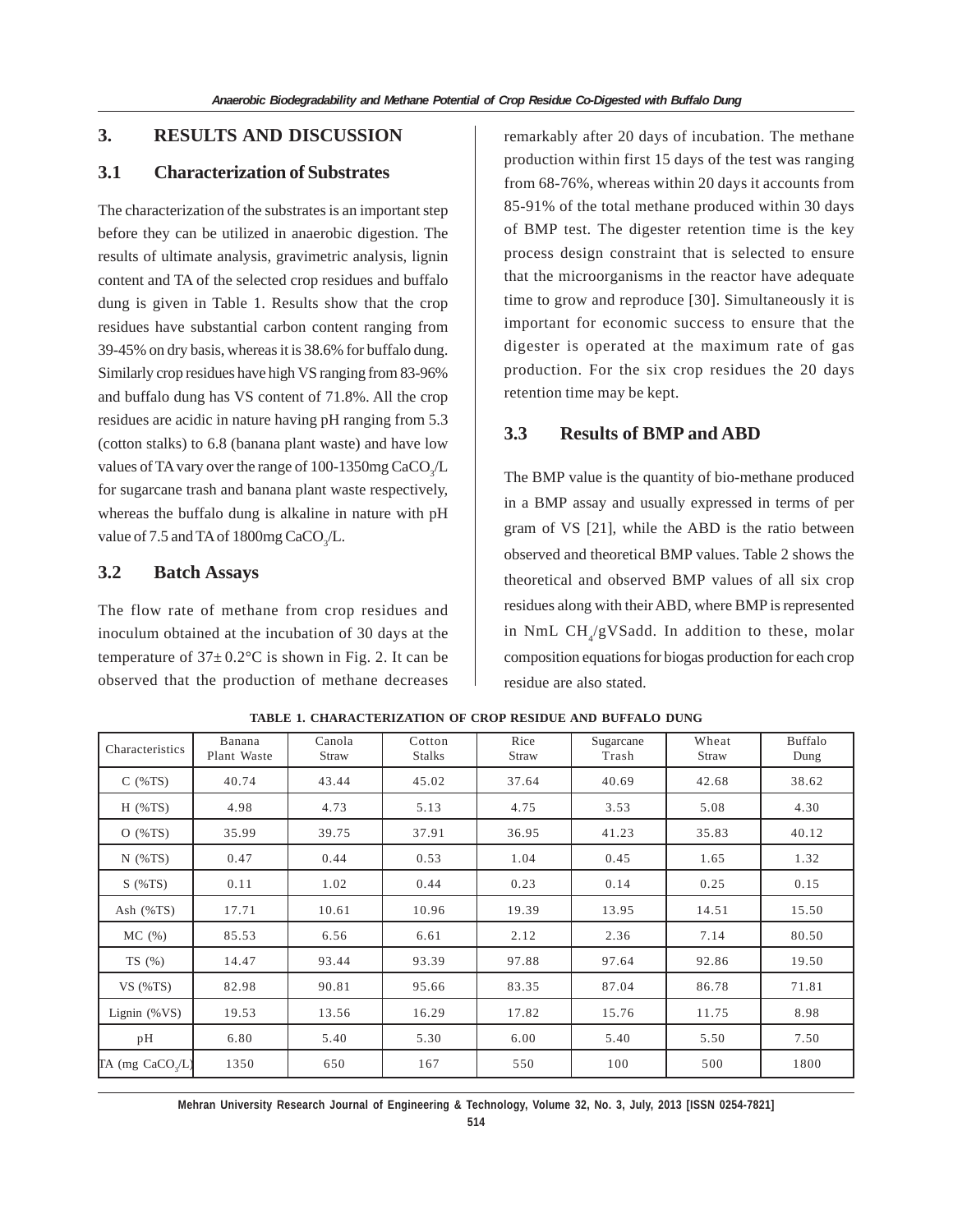The maximum  $\mathrm{BMP}_\mathrm{observed}$  was 322 Nml  $\mathrm{CH}_4/\mathrm{gVS}_\mathrm{add}$  for wheat straw, which was 7% higher than reported by Nallathambi [3]. The second highest BMP observed was 260 Nml  $\text{CH}_4$ /  $gVS<sub>add</sub>$  for canola straw, which was 8% higher than reported by Lehtomaki, et. al. [31]. The BMP obtained for rice straw was 170 Nml  $\mathrm{CH}_4/\mathrm{gVS}_\mathrm{add}$ , whereas Chandra, et. al. [32] has achieved only 132.7 Nml  $\text{CH}_4/\text{gVS}_\text{add}$ . Cotton stalks produce 149 Nml  $\text{CH}_4/\text{gVS}_{\text{add}}$ , which was 56% higher than reported by Isic, [33]. Methane production from banana plant waste was 142 Nml  $\text{CH}_4/\text{gVS}_\text{add}$ , while Kalia, et. al. [34] achieved higher BMP as 267 Nml  $CH_4/gTS_{add}$ , by giving thermal treatment to banana plant waste. The BMP for sugarcane trash was observed as  $138$  Nml  $\mathrm{CH}_4/\mathrm{gVS}_\mathrm{add}$ , in comparison to the 360 Nml  $\text{CH}_4/\text{gTS}_{\text{add}}$  achived by Chanakya, et. al. [35]. This higher methane production was due to the lower VS of substrate in BMP assays as 0.5g TS/L, if compared to 3.92g TS/L used in present study.

The maximum theoretical BMP was 481 Nml  $\mathrm{CH}_4/\mathrm{gVS}_\mathrm{add}$ for cotton stalks, followed by 473, 473, 446, 432 and 385 Nml  $\rm CH_{4}/gVS_{add}$  for wheat straw, banana plant waste, canola straw, rice straw and sugarcane trash respectively. The theoretical BMP is always higher than the observed, because the former accounts all organic matter (biodegradable and non-biodegradable) [36]. Moreover the ABD values for the selected crop residues were in the range of 68-30%, and were higher for wheat straw and lower for banana plant waste.



*FIG. 2. METHANE FLOW RATE FOR CROP RESIDUES AND BUFFALO DUNG*

|  | TABLE 2. MOLAR COMPOSITION EOUATION FOR BIOGAS, BMP AND ABD VALUES OF CROP RESIDUES |  |  |  |
|--|-------------------------------------------------------------------------------------|--|--|--|
|  |                                                                                     |  |  |  |
|  |                                                                                     |  |  |  |

| No. | Name of Crop Residue | Molar Composition Equation for Biogas                                | ${\rm BMP}_{\rm theoretical}$<br>(NmL CH/gVS) | ${\rm BMP}_{\rm observed}$<br>$(NmL CH/gVS_{std})$ | ABD<br>$(\% )$ |
|-----|----------------------|----------------------------------------------------------------------|-----------------------------------------------|----------------------------------------------------|----------------|
| 1.  | Wheat Straw          | $C_{20}H_{42}O_{10}+11H_2O \rightarrow 15CH_4+14.9CO_3+NH_2$         | 473                                           | 322                                                | 68.14          |
| 2.  | Canola Straw         | $C_{115}H_{149}O_{79}N+39H_2O \rightarrow 56CH_4+59.1CO_2+NH_3$      | 446                                           | 260                                                | 58.33          |
| 3.  | Rice Straw           | $C_{42}H_{63}O_{31}N+12H_{2}O\rightarrow 21CH_{4}+21.3CO_{2}+NH_{3}$ | 432                                           | 170                                                | 39.39          |
| 4.  | Sugarcane Trash      | $C_{105}H_{100}O_{80}N+39H_2O\rightarrow46CH_4+59.6CO_2+NH_3$        | 385                                           | 138                                                | 35.76          |
| 5.  | Cotton Stalks        | $C_{\alpha 0}H_{134}O_{63}N+35H_2O \rightarrow 50CH_4+48.8CO_3+NH_3$ | 481                                           | 149                                                | 31.02          |
| 6.  | Banana Plant Waste   | $C_{101}H_{147}O_{67}N+32H_2O \rightarrow 52CH_4+49.3CO_3+NH_3$      | 473                                           | 142                                                | 29.95          |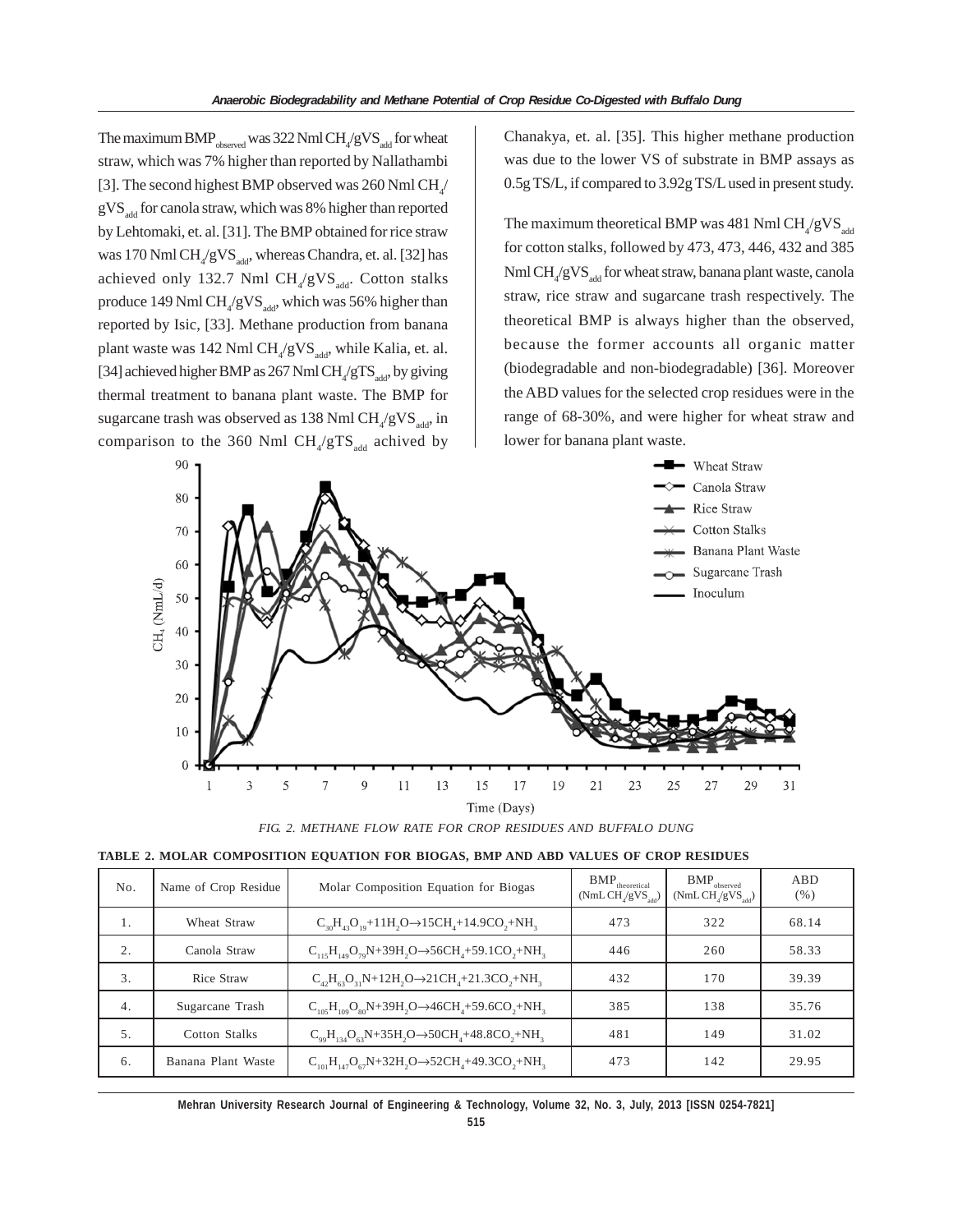### **3.4 Relation between ABD and Lignin Content**

Lignin and hemicellulose are not easily degraded under anaerobic conditions [37]. The percentage ABD based on the BMP test results and percentage lignin content in selected crop residues is illustrated on primary and secondary axis of Fig. 3. It is unevenly in agreement to the Moller et al. [4], that there is an opposite relation between the ABD and lignin content of the crop residues. The correlation between the percentage ABD and percentage lignin content of the selected crop residues is shown in Fig. 4. The coefficient of correlation  $(R^2)$  between ABD and lignin content was calculated as 0.79 and was higher than to 0.59 as reported by Tong, et. al. [38], whereas Chandler et al. [20] has reported a high  $R^2$  value of 0.94. This shows that the production of methane, by the anaerobic degradation of lignocellulosic biomass cannot be predicted exclusively based on its lignin content.



### **4. CONCLUSIONS**

The present results show that, the selected crop residues are acidic in nature and require some buffer, if used for anaerobic digestion. Buffalo dung can provide partial alkalinity if co-digested with crop residues. The 30 days BMP of selected crop residues were in the range of 322- 138 Nml  $\text{CH}_{\text{4}}/\text{gVS}_{\text{add}}$  for wheat straw and sugarcane trash respectively, whereas the maximum theoretical BMP were in the range of 481-385 Nml  $\text{CH}_{4}/\text{gVS}_{\text{add}}$  for wheat straw and sugarcane trash respectively. Moreover, they have high percentage of VS content ranging from 83-96%, but have low percentages of ABD's ranging from 30-68%. The low percentages of ABD are because of the lingo-cellulose nature of the crop residues, as unevenly higher the lignin content, lower will be the biodegradability.

Furthermore, the anaerobic co-digestion of wheat straw, canola straw and rice straw with buffalo dung is feasible for production of methane, as they have substantial percentages of ABD  $(\geq 40\%)$  without any thermal, acidic or alkaline treatment. It is believed that methane production from wasted crop residues (canola straw and rice straw) and buffalo dung is a renewable and sustainable energy source, which can contribute in primary energy supply and agricultural waste minimization and decrease in environmental pollution.

### **ACKNOWLEDGEMENT**

The authors are wishing to acknowledge Mehran University of Engineering & Technology, Jamshoro, Sindh, Pakistan, for their support to carry out this research work.

### **REFERENCES**

- [1] Lopes, W.S., Leitw, V.D., and Prasad, S., "Influence of Inoculum on Performance of Anaerobic Reactors for Treating Municipal Solid Waste", Bioresource Technology, Volume 94, pp. 261-266, 2004.
- [2] Chynoweth, D.P., Owens, J.M., and Legrand, R., "Renewable Methane from Anaerobic Digestion of Biomass", Renewable Energy, Volume 22, pp. 1-8, 2001.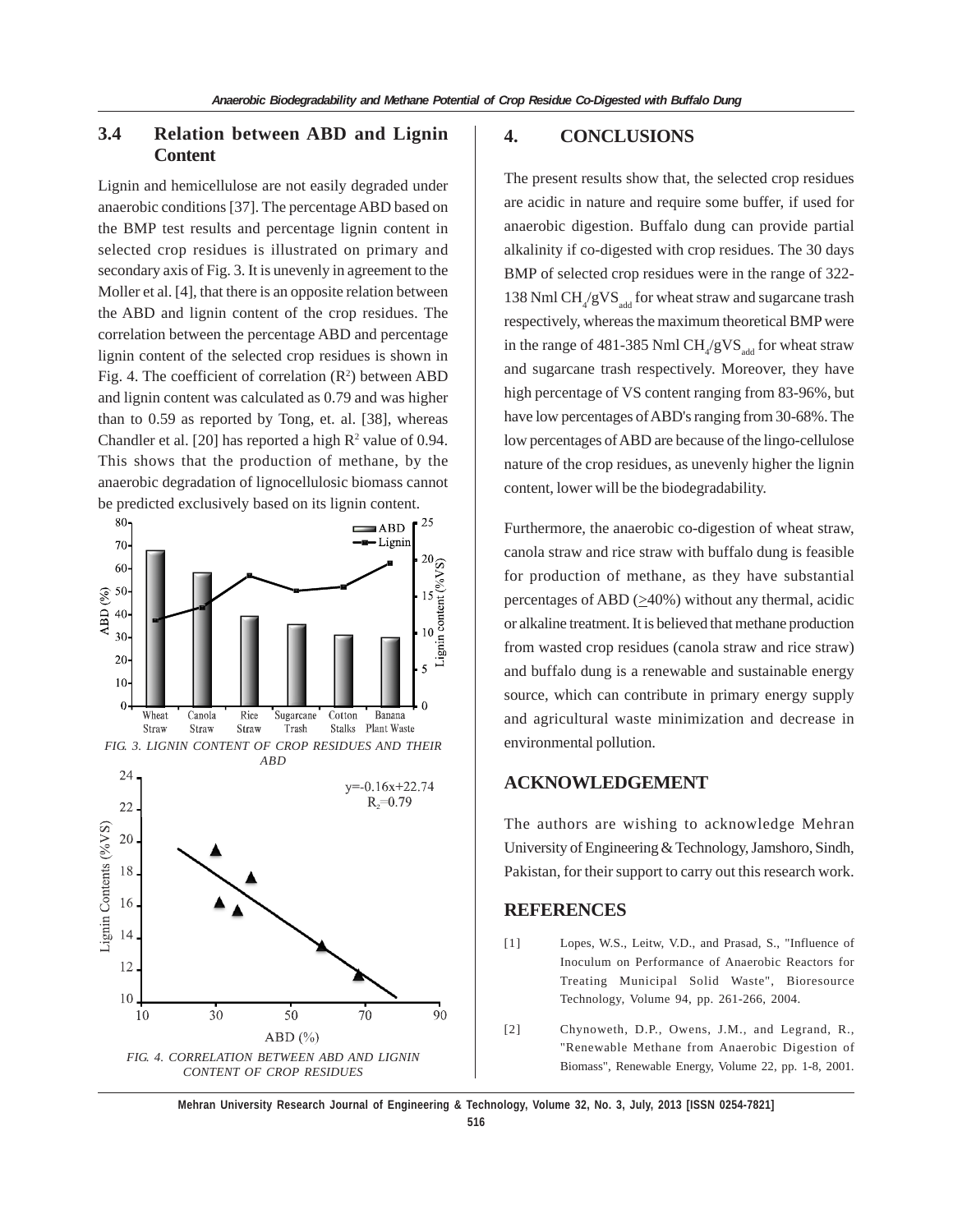- [3] Nallathambi, G.V., "Anaerobic Digestion of Biomass for Methane Production: A Review", Biomass Bioenergy, Volume 13, pp. 83-114, 1997.
- [4] Moller, H.B., Sommer, S.G., and Ahring, B.K., "Methane Productivity of Manure, Straw and Solid Fractions of Manure", Biomass Bioenergy, Volume 26, pp. 485-495, 2004.
- [5] Neves, L., Oliveira, R., and Alves, M.M., "Anaerobic Co-Digestion of Coffee Waste and Sewage Sludge", Waste Management, Volume 26, pp. 176-181, 2006.
- [6] Klimiuk, E., Pokój, T., Ski, W.B., and Dubis, B., "Theoretical and Observed Biogas Production from Plant Biomass of Different Fiber Contents", Bioresource Technology, Volume 101, pp. 9527-9535, 2010.
- [7] Barnett, A., Pyle, L., and Subramanian, S.K., "Biogas Technology in the Third World: Multidisciplinary Review", Ottawa, Ont., IDRC, 1978.
- [8] Sahito, A.R., Mahar, R.B., Memon, M.A., and Brohi, K.M., "Assessment of Waste Agricultural Biomass for Prevailing Management, Quantification and Energy Potential at Sanghar Pakistan", Waste and Biomass Valorization, Volume 3, pp. 275-284, DOI 10.1007/ s12649-012-9132-8, 2012.
- [9] Cao, G.L., Zhang, X.Y., Gong, S.L., and Zheng, F.C., "Investigation on Emission Factors of Particulate Matter and Gaseous Pollutants from Crop Residue Burning", Journal of Environmental Science, Volume 20, pp. 50-55, 2008.
- [10] Yang, S.J., He, H.P., Lu, S.L., Chen, D., and Zhu, J.X., "Quantification of Crop Residue Burning in the Field and its Influence on Ambient Air Quality in Suqian, China", Atmosphere Environment, Volume 42, pp. 1961-1969, 2008.
- [11] Koppmann, R., Czapiewski, K.V., and Reid, J.S., "A Review of Biomass Burning Emission, Part-I: Gaseous Emissions of Carbon Monoxide, Methane, Volatile Organic Compounds, and Nitrogen Containing Compounds", Atmospheric Chemistry and Physics, Volume 5, pp. 10455-10516, 2005.
- [12] Duan, F., Liu, X., Yu, T., and Cachier, H., "Identification and Estimate of Biomass Burning Contribution to the Urban Aerosal Organic Carbon Concentrations in Beijing", Atmosphere Environment, Volume 38, pp. 1275-1282, 2004.
- [13] Cheewaphongphan, P., and Garivait, S., "Bottom up Approach to Estimate Air Pollution of Rice Residue Open Burning in Thailand", Asia-Pacific Journal of Atmospheric Science, Volume 49, No 2, pp. 139-149, DOI:10.1007/s13143-013-0015-0, 2013.
- [14] Clemens, J., Trimborn, M., Weiland, P., and Amon, B., "Mitigation of Greenhouse Gas Emissions by Anaerobic Digestion of Cattle Slurry", Agriculture Ecosystem Environment, Volume 112, pp. 171-177, 2006.
- [15] Hashimoto, A.G., "Conversion of Straw-Manure Mixtures to Methane at Mesophilic and Thermophilic Temperatures", Biotechnology Bioengineering, Volume 25, pp. 185-200, 1983.
- [16] Sjöström E., "Wood Chemistry; Fundamentals and Applications", Academic Press, ISBN 0-12-647480-X, 1993.
- [17] Chabannes, M., Ruel, K., Yoshinaga, A., Chabbert, B., Jauneau, A., Joseleau, J.P., and Boudet, A.M., "In Situ Analysis of Lignins in Transgenic Tobacco Reveals a Differential Impact of Individual Transformations on the Spatial Patterns of Lignin Deposition at the Cellular and Subcellular Levels", Plant Journal, Volume 28, No 3, pp. 271-282, 2001.
- [18] Kaparaju, P., Serrano, M., and Angelidaki, I., "Effect of Reactor Configuration on Biogas Production from Wheat Straw Hydrolysate", Bioresource Technology, Volume 100, No. 24, pp. 6317-6323, 2009.
- [19] Sanchez, O.J., and Cardona, C.A., "Trends in Biotechnological Production of Fuel Ethanol from Different Feedstocks", Bioresource Technology, Volume 99, No. 13, pp. 5270-5295, 2008.
- [20] Chandler, J.A., Jewell, W.J., Gossett, J.M., Vansoest, P.J., and Robertson, J.B. "Predicting Methane Fermentation Biodegradability", Biotechnology Bioengineering, Volume 22, pp. 93-107, 1980.
- [21] Hansen, T.L., Schmidt, J.E., Angelidaki, I., Marca, E., Jansen, J.C., and Mosbaek, H., "Method for Determination of Methane Potentials of Solid Organic Waste", Waste Management, Volume 24, pp. 393-400, 2004.

**Mehran University Research Journal of Engineering & Technology, Volume 32, No. 3, July, 2013 [ISSN 0254-7821]**